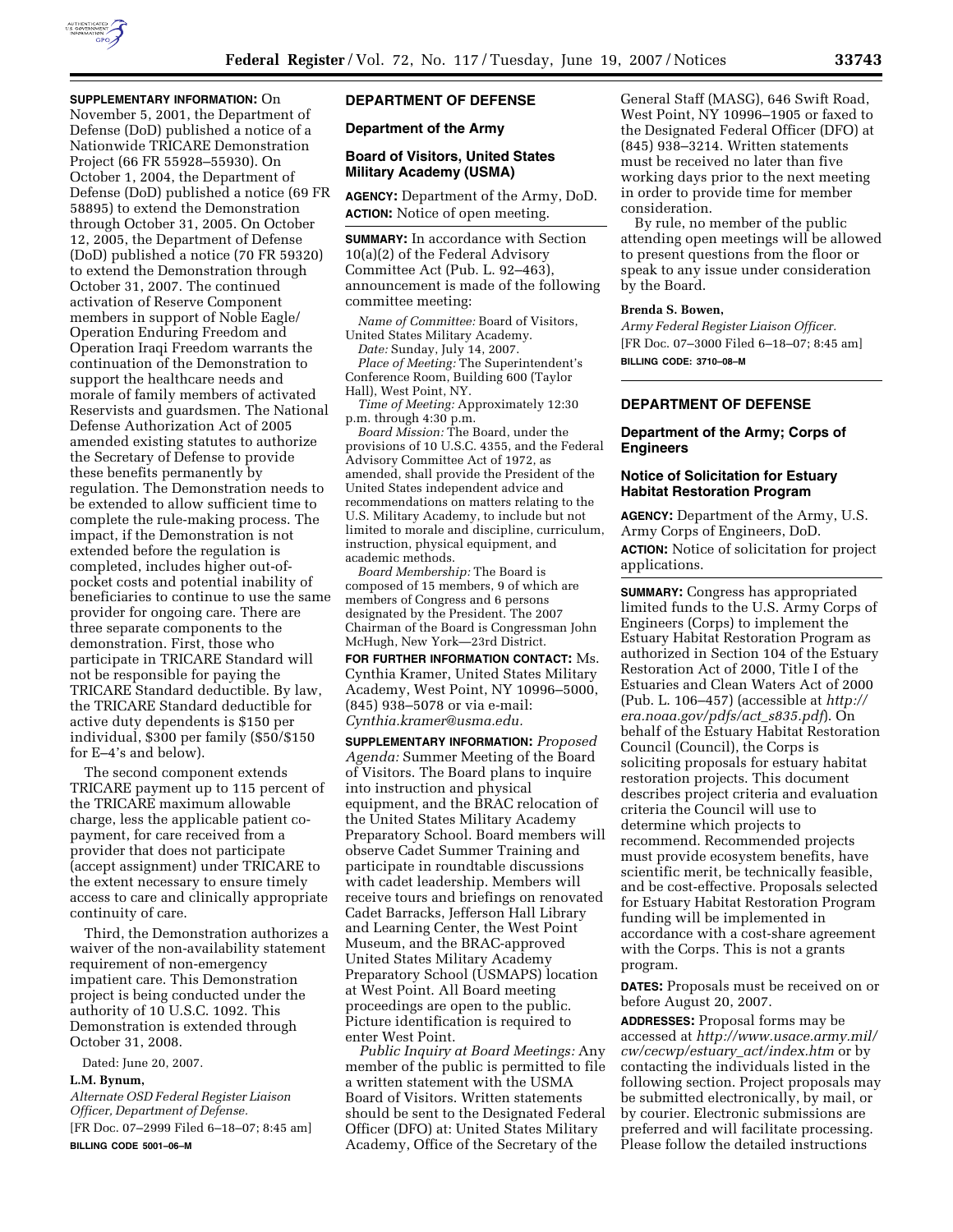#### provided in Section X. of the **SUPPLEMENTARY INFORMATION** section.

**FOR FURTHER INFORMATION CONTACT:** Ms. Ellen Cummings, Headquarters, U.S. Army Corps of Engineers, Washington, DC 20314–1000, (202) 761–4750, e-mail: *Ellen.M.Cummings@usace.army.mil;* or, Mr. Chip Smith, Office of the Assistant Secretary of the Army (Civil Works), Washington, DC (703) 693–3655, e-mail: *Chip.Smith@HQDA.Army.Mil.* 

# **SUPPLEMENTARY INFORMATION:**

Arrangements have been made for a conference call to answer questions regarding this solicitation. The call has been scheduled for July 16, 2007 at 1 p.m. EDT. This will be a long distance call but there will be no surcharge above each participant's normal costs for long distance calls. In order to assure adequate lines are available, please send an email with a subject line of ''EHRP solicitation conference call'' to Ms. Cummings or Mr. Smith by noon on July 11, 2007. A reply will be sent to each message containing the telephone number and access code for the call. A second call will be scheduled at a later date if necessary.

## **I. Introduction**

Under the Estuary Habitat Restoration Program, the U.S. Army Corps of Engineers (Corps) is authorized to carry out estuary habitat restoration projects. However, the Estuary Habitat Restoration Council (Council) is responsible for soliciting, reviewing and evaluating project proposals. The Corps may only fund projects on the prioritized list provided by the Council. The Estuary Habitat Restoration Strategy prepared by the Council contains introductory information about the program and provides the context in which projects will be evaluated and the program will be conducted. The Strategy was published in the **Federal Register** (67 FR 71942) on December 3, 2002. It is also accessible at *http:// www.usace.army.mil/cw/cecwp/ estuary*\_*act/index.htm* in PDF format.

An emphasis will be placed on achieving cost-effective restoration of ecosystems while promoting increased partnerships among agencies and between public and private sectors. Projects funded under this program will contribute to the Estuary Habitat Restoration Strategy goal of restoring 1,000,000 acres of estuary habitat.

For purposes of this program, *estuary*  is defined as ''a part of a river or stream or other body of water that has an unimpaired connection with the open sea and where the sea water is measurably diluted with fresh water from land drainage.'' Estuary also

includes the ''\* \* \* near coastal waters and wetlands of the Great Lakes that are similar in form and function to estuaries \*\*\*''. For this program, estuary is considered to extend from the head of tide to the boundary with the open sea (to downstream terminus features or structures such as barrier islands, reefs, sand bars, mud flats, or headlands in close proximity to the connection with the open sea). In the Great Lakes, riparian and nearshore areas will be considered to be estuaries. Estuary habitat includes the estuary and its associated ecosystems, such as: Salt, brackish, and fresh water coastal marshes; coastal forested wetlands and other coastal wetlands; maritime forests; coastal grasslands; tidal flats; natural shoreline areas; shellfish beds; sea grass meadows; kelp beds; river deltas; and river and stream corridors under tidal influence.

## **II. Eligible Restoration Activities**

Section 103 of the Estuary Restoration Act of 2000 (the Act) defines the term *estuary habitat restoration activity* to mean ''an activity that results in improving degraded estuaries or estuary habitat or creating estuary habitat (including both physical and functional restoration), with the goal of attaining a self-sustaining system integrated into the surrounding landscape.'' Projects funded under this program will be consistent with this definition.

Eligible habitat restoration activities include re-establishment of chemical, physical, hydrologic, and biological features and components associated with an estuary. Restoration may include, but is not limited to, improvement of estuarine wetland tidal exchange or reestablishment of historic hydrology; dam or berm removal; improvement or reestablishment of fish passage; appropriate reef/substrate/ habitat creation; planting of native estuarine wetland and submerged aquatic vegetation; reintroduction of native species; control of invasive species; and establishment of riparian buffer zones in the estuary. Cleanup of pollution for the benefit of estuary habitat may be considered, as long as it does not meet the definition of excluded activities under the Act (see section III, Excluded Activities, below).

In general, proposed projects should clearly demonstrate anticipated benefits to habitats such as those habitats listed in the Introduction. Although the Council recognized that water quality and land use issues may impact habitat restoration efforts and must be considered in project planning, the Estuary Habitat Restoration Program is intended to fund physical habitat

restoration projects, not measures such as storm water detention ponds, wastewater treatment plant upgrades or combined sewer outfall improvements.

## **III. Excluded Activities**

Estuary Habitat Restoration Program funds will not be used for any activity that constitutes mitigation required under any Federal or State law for the adverse effects of an activity regulated or otherwise governed by Federal or State law, or that constitutes restoration for natural resource damages required under any Federal or State law. Estuary Habitat Restoration Program funds will not be used for remediation of any hazardous substances regulated under the Comprehensive Environmental Response, Compensation, and Liability Act (42 U.S.C. 9601–9675). Additionally, Estuary Habitat Restoration Program funds will not be used to carry out projects on Federal lands.

### **IV. Project Sponsor and Cost Sharing**

The Non-Federal Sponsor may be a State, a political subdivision of a State, a Tribe, or a regional or interstate agency. A non-governmental organization may serve as a Non-Federal Sponsor as determined by the Secretary of the Army (Secretary) in consultation with appropriate State and local governmental agencies and Tribes. For purposes of this act the term nongovernmental organization does not include for profit enterprises. The Non-Federal Sponsor must be able to provide the real estate interests necessary for implementation, operation, maintenance, repair, rehabilitation and replacement of the project. In most cases this means the Non-Federal Sponsor must have fee title to the lands necessary for the project although in some cases an easement may be sufficient.

The Federal share of the cost of an estuary habitat restoration project shall not exceed 65 percent except that the Federal share shall be 85 percent of the incremental additional cost of pilot testing or demonstration of an innovative technology having the potential for improved costeffectiveness. Innovative technology is defined as novel processes, techniques and/or materials to restore habitat, or the use of existing processes, techniques, and/or materials in a new restoration application.

Prior to initiation of a project, the Non-Federal Sponsor must enter into a written agreement with the Corps in which the Non-Federal Sponsor agrees to provide its share of the project cost. The Non-Federal Sponsor shall provide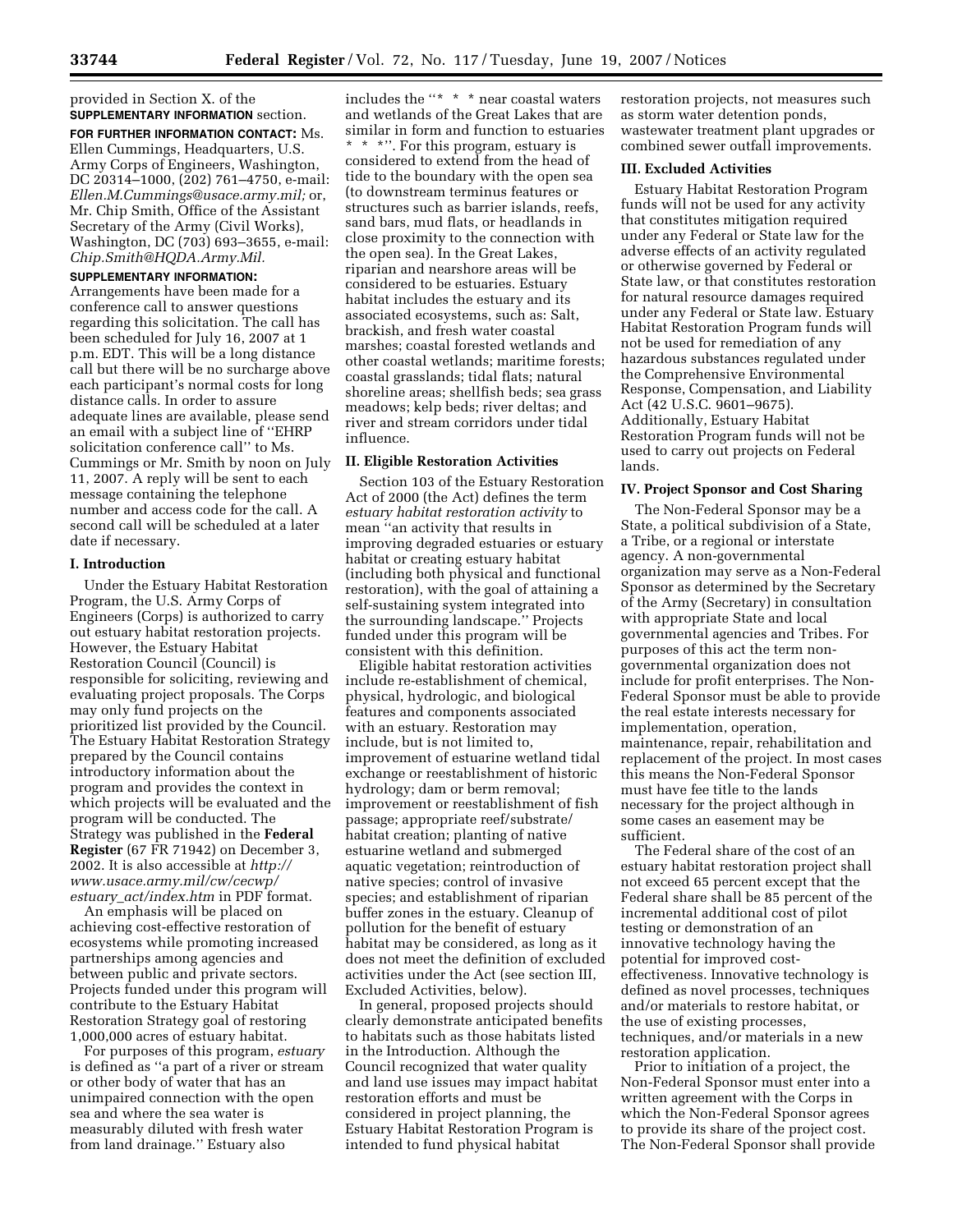necessary lands, easements, rights-ofway, and relocations. The value of the required real estate interests will be credited towards the Non-Federal Sponsor's share of the project cost. The Non-Federal Sponsor may also provide services and in-kind contributions for credit toward its share of the project cost. Credit for the value of in-kind contributions is subject to satisfactory compliance with applicable Federal labor laws covering non-Federal construction, including but not limited to the Davis-Bacon Act (40 U.S.C. 276a *et seq.*), the Contract Work Hours and Safety Standards Act (40 U.S.C. 327 *et seq.*), and the Copeland AntiKickback Act (40 U.S.C. 276c). Credit may be afforded for the value of required work undertaken by volunteers, using the hourly value in common usage for grants program but not to exceed the Federal estimate of the cost of activity. The Non-Federal Sponsor shall also have a long-term responsibility for all costs associated with operating, maintaining, replacing, repairing, and rehabilitating these projects as well as for the required post-construction monitoring. The cost of these activities will not be included in the total project cost and will not count toward the Non-Federal Sponsor's minimum 35 percent share of the project cost.

Other Federal funds, i.e. funds appropriated to agencies other than the Corps, may not be used by the Non-Federal Sponsor to meet its share of the project cost unless the other Federal agency verifies in writing that expenditure of funds for such purpose is expressly authorized by statute. Otherwise, other Federal funds may be used for the proposed project if consistent with the other agency's authorities and will count as part of the Federal share of the project cost. Any non-Federal funds or contributions used as a match for these other Federal funds or any other Federal program may be used toward the project but will not be considered in determining the non-Federal share in relation to the Corps' costs.

Credit will be provided only for work necessary for the specific project being funded with Estuary Habitat Restoration Program funds. For example, a non-Federal entity is engaged in the removal of ten dams, has removed six dams, and now seeks assistance for the removal of the remaining four dams as an Estuary Habitat Restoration Program project. None of the costs associated with the removal of the six dams is creditable as part of the non-Federal share of the project for removal of four dams.

This is not a grants program. The Corps will not transfer funds to the NonFederal Sponsor. The Corps will implement (construct) some portion of the proposed project. To the extent possible the Corps will use the planning, evaluation, and design products provided by the applicant. However, the Corps will be responsible for assuring compliance with Federal environmental statutes, assuring the project is designed to avoid adverse impacts on other properties and that the project can reasonably be expected to provide the desired benefits, and managing construction activities not performed by the Non-Federal Sponsor as in-kind contribution. These Corps activities will be part of the Federal cost of the project, and the Non-Federal Sponsor should consider these costs in developing the project cost estimate. It is recommended that the Non-Federal Sponsor coordinate with the appropriate Corps district office during preparation of the proposal. Information on district locations and boundaries may be found at *http://www.usace.army.mil/ ContactUs.html.* If additional assistance is required please contact Ms. Cummings (see **FOR FURTHER INFORMATION CONTACT** section).

## **V. Funding Availability**

Limited funds have been appropriated for implementation of projects under the Estuary Habitat Restoration Program. The Council will not accept proposals that indicate an estimated Federal cost of less than \$100,000 or more than \$1,000,000. There is no guarantee that sufficient funds will be available to fund all eligible proposals. The number of proposals funded as a result of this notice will depend on the number of eligible proposals received, the estimated amount of funds required for each selected project, and the merit and ranking of the proposals. The exact amount of the Federal and non-Federal cost share for each selected project will be specified in the written agreement discussed in Project Sponsor and Cost Sharing, Section IV above. Projects selected for funding must be capable of producing the ecosystem benefits described in the proposal in the absence of Federal funding beyond that established in the cost-share agreement.

#### **VI. Proposal Review Process**

Proposals will be screened as discussed in section VII.A. below to determine eligibility. The staff of the agencies represented on the Council will conduct a technical review of the eligible proposals in accordance with the criteria described in section VII.B. below. Agency scientists involved in estuarine research or the development and application of innovative methods for restoring estuary habitats will also review proposals that indicate the use of innovative technologies. Each agency will score and rank the proposals; the staff of the five agencies will use these rankings as the basis for a consolidated recommendation. The Council will consider the staff recommendation, the items discussed in sections VII.C. and D. below, and possibly other factors when preparing its prioritized list of recommended projects for the Secretary's use.

## **VII. Proposal Review Criteria**

This section describes the criteria that will be used to review and select projects to be recommended to the Secretary for funding under the Act. It will benefit applicants to ensure that project proposals clearly address the criteria set forth under the following four subsections: Initial Screening of Project Proposals; Evaluation of Project Proposals; Priority Elements; and Other Factors.

## *A. Initial Screening of Project Proposals*

Proposals will be screened according to the requirements listed in sections 104(b) and 104(c)(2) of the Act as described below. In addition, proposed projects must not include excluded activities as discussed in Section III above. Proposals that do not meet all of these initial screening criteria will not be evaluated further. To be accepted the proposal must:

(1) Originate from a Non-Federal Sponsor (section 104(b));

(2) address restoration needs identified in an estuary habitat restoration plan (section  $104(c)(2)(A)$ ). The Act defines ''estuary habitat restoration plan'' as any Federal or State plan for restoration of degraded estuary habitat that was developed with substantial participation of the public (section 103(6));

(3) be consistent with the Estuary Habitat Restoration Strategy (section  $104(c)(2)(B)$ ) by:

(a) including eligible restoration activities that provide ecosystem benefits;

(b) addressing estuary habitat trends (including historic losses) in the project region, and indicating how these were considered in developing the project proposal;

(c) involving a partnership approach, and

(d) clearly describing the benefits expected to be realized by the proposed project;

(4) include a monitoring plan that is consistent with standards developed by NOAA under section 104(c)(2)(C)) (available at: *http://era.noaa.gov/htmls/*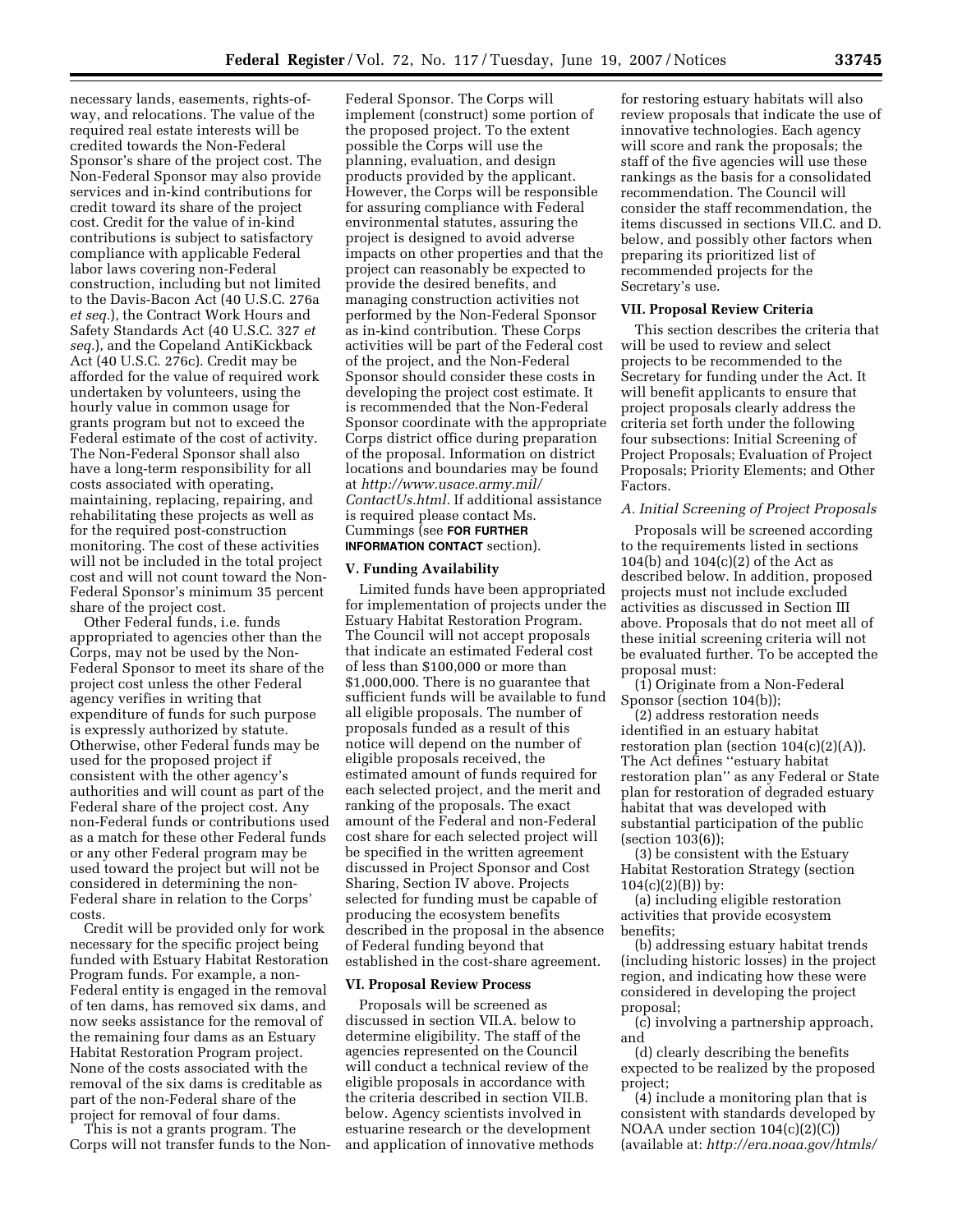*era/era*\_*monitoring.html,* or from the contacts listed in the **FOR FURTHER INFORMATION CONTACT** section). Minimum monitoring requirements include monitoring over a period of five years and tracking of at least one structural and one functional element. Examples of structural and functional elements are contained in the monitoring document cited above, and;

(5) include satisfactory assurances that the Non-Federal Sponsor has adequate authority and resources to carry out items of local cooperation and properly maintain the project (section  $104(c)(2)(D)).$ 

#### *B. Evaluation of Project Proposals*

Proposals that meet the initial screening criteria in A. above will be eligible for further review using the criteria listed below. The following criteria are listed in order of relative importance with the most important criteria first. The first four criteria are the most important. If the reviewers find that a response to any of the first four criteria is completely inadequate, the proposals will be rejected. For each of the listed criteria the focus will be on the factors mentioned below but other factors may also be considered.

#### (1) Ecosystem Benefits

Proposals will be evaluated based on the extent of proposed habitat restoration activities and the type(s) of habitat(s) that will be restored. Following are specific factors that reviewers will consider as part of this criterion:

(a) Prevention or reversal of estuary habitat loss or degradation in the project area and the nature and extent of the proposed project's potential contribution to the long-term conservation of estuary habitat functions,

(b) benefits for Federally listed endangered or threatened species, species proposed for Federal listing, recently delisted species or designated or proposed critical habitat in the project areas,

(c) extent to which the project will provide, restore, or improve habitat important for estuary-dependent fish and/or migratory birds (e.g. breeding, spawning, nursery, foraging, or staging habitat),

(d) prevention or reduction of nonpoint source pollution or other contaminants to estuary habits or restoration of estuary habitats that are already contaminated, and

(e) benefits or nearby existing habitat areas, or contribution to the creation of wildlife/ecological corridors connecting existing habit areas.

Examples of activities that would not qualify would be restoration of an oyster bed open to commercial harvest or a fish hatchery. Educational facilities such as classrooms, botanical gardens, or recreational facilities such as trails or boat ramps would also not qualify for cost sharing under this program although they may be included in the project if they do not conflict with the environmental benefits expected from project implementation.

#### (2) Cost-Effectiveness

Reviewers will evaluate the relationship between estimated project costs, including the costs of remaining planning, design, construction, required lands, and annual operation, maintenance, repair, rehabilitation and replacement and monitoring cost, to the monetary and non-monetary benefits described in the proposal. Clear quantitative and qualitative descriptions of the proposed outputs will facilitate this evaluation. Examples of units of measure include: acres restored, flood damage reduction levels, changes in water quality parameters, increases in the productivity of various species, and presence and absence of certain species. The estimated persistence of the proposed project outputs will be considered. For examples, will the area be maintained as a wetland, or allowed to erode or become upland? Will the proposed project produce additional benefits due to synergy between the proposed project and other ongoing or proposed projects? Reviewers will consider if the proposed project is a cost-effective way to achieve the proposed benefits. In some instances the costs and benefits of proposed projects may be compared to the costs and benefits of other similar projects in the area. The significance of the proposed outputs is also a factor to be considered as part of cost-effectiveness. The significance of restoration outputs should be recognized in terms of institutional (such as laws, adopted plans, or policy statements), public (such as support for the project), or technical (such as addresses scarcity, increases limiting habitat, or improves or increases biodiversity) importance.

#### (3) Technical Feasibility

Reviewers will evaluate the extent to which, given current and projected environmental conditions of the restoration site—e.g., soils, flood regime, presence of invasive species, surrounding land use—the proposed project is likely to be successfully implemented. Consideration will also be given to:

(a) Potential success of restoration techniques, based on history of successful implementation in field or pilot projects,

(b) implementation schedule. (c) expected length of time before success can be demonstrated,

(d) proposed corrective actions using monitoring information,

(e) project management plans, and (f) experience and qualifications of project personnel.

#### (4) Scientific Merit

Reviewers will evaluate the extent to which the project design is based on sound ecological principles and is likely to meet project goals. This may be indicated by the following factors:

(a) Goals of the project are reasonable considering the existing and former habitat types present at the site and other local influences,

(b) the proposed restoration methodology demonstrates an understanding of habitat function, and

(c) specific methods proposed (if successfully implemented—see criteria on technical feasibility) have a good chance of meeting project goals and achieving long-term sustainability.

### (5) Agency Coordination

Reviewers will evaluate the degree to which the project will encourage increased coordination and cooperation among Federal, State, and local government agencies. Some of the indicators used to evaluate coordination are:

(a) The State, Federal, and local agencies involved in developing the project and their expected roles in implementation,

(b) the nature of agency coordination, e.g., joint funding, periodic multiagency review of the project, collaboration on adaptive management decisions, joint monitoring, opportunities for future collaboration, etc., and

(c) whether a formal agreement, such as a Memorandum of Understanding (MOU), exists between/among agencies as part of the project.

### (6) Public/Private Partnerships

One of the focuses of the Act is the encouragement of new public/private partnerships. Reviewers will evaluate the degree to which the project will foster public/private partnerships and uses Federal resources to encourage increased private sector involvement. Indicators of the success at meeting this criteria follow. How will the project promote collaboration or create partnerships among public and private entities, including potential for future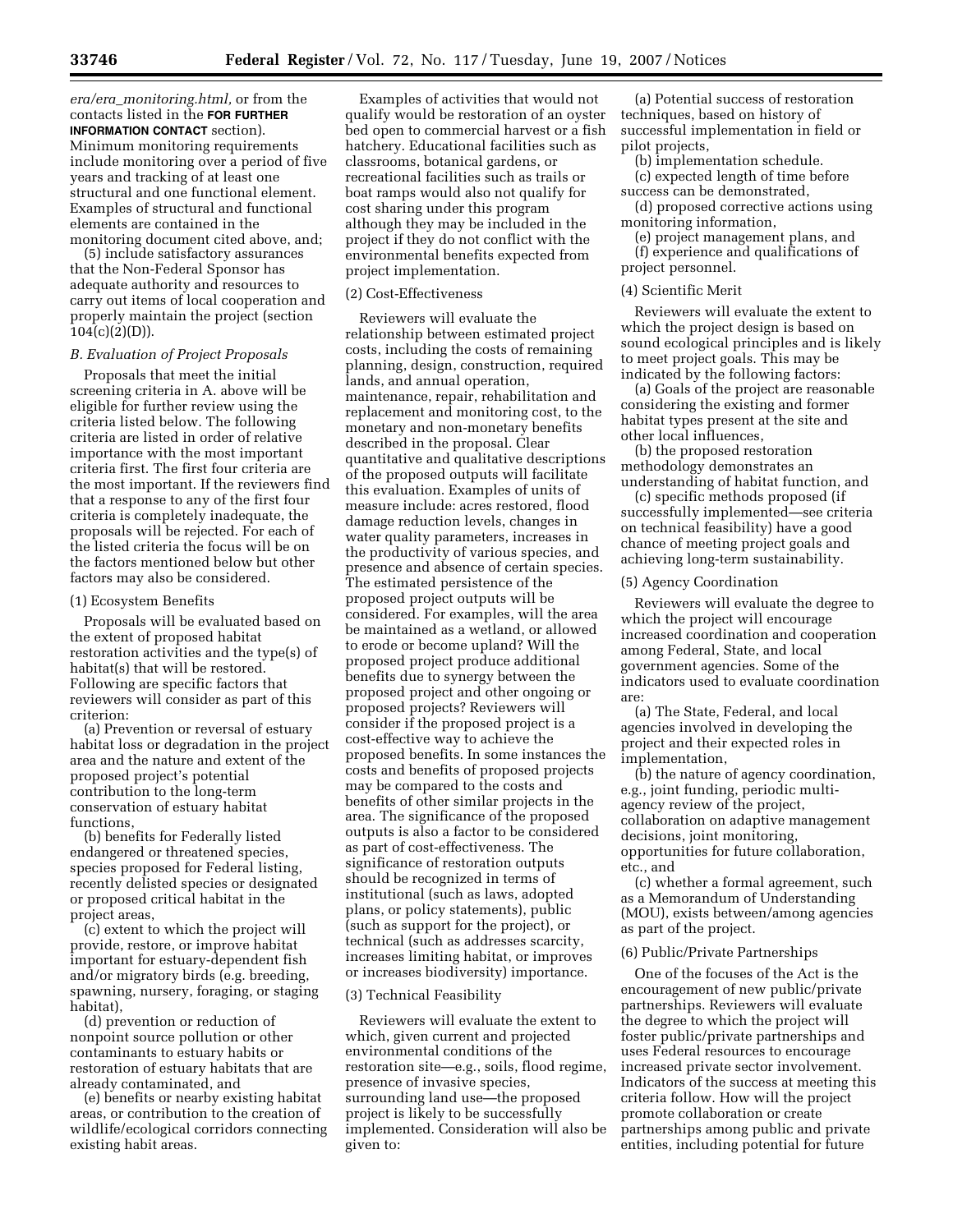new or expanded public/private partnerships? What mechanisms are being used to establish the partnership, e.g., joint funding, shared monitoring, joint decision-making on adaptive management strategies? Is there a formal agreement, such as an MOU, between/ among the partners as part of the project? Also important is the extent to which the project creates an opportunity for long-term partnerships among public and private entities.

#### (7) Level of Contribution

Reviewers will consider the level and type (cash or in-kind) of Non-Federal contribution. Providing more than the minimum 35-percent share will be rated favorably. It must be clear how much of the total project cost the Estuary Habitat Restoration Program is expected to provide, how much is coming from other Federal sources, how much is coming directly from the sponsor, and how much is available or expected to be provided by other sources (either cash or in-kind).

#### (8) Monitoring Plan

Reviewers will consider the following factors in evaluating the quality of the monitoring plan:

(a) Linkage between the monitoring methods and the project goals, including success criteria,

(b) how results will be evaluated (statistical comparison to baseline or reference condition, trend analysis, or other quantitative or qualitative approach),

(c) how baseline conditions will be established for the parameters to be measured,

(d) if applicable, the use and selection of reference sites, where they are located, how they were chosen, and whether they represent target conditions for the habitat or conditions at the site without restoration,

(e) the appropriateness of the nature, frequency, and timing of measurements and which areas will be sampled,

(f) provisions for adaptive

management, and data reporting, and (g) whether the length of the proposed

monitoring plan is appropriate for the project goals. The minimum required monitoring period is five years.

## (9) Multiple Benefits

In addition to the ecosystem benefits discussed in criterion (1) above, restored estuary habitats may provide additional benefits. Among those the reviewers will consider are: flood damage reduction, protection from storm surge, water quality and/or quantity for human uses, recreational opportunities, and benefits to commercial fisheries.

(10) Dedicated Funding Source

Reviewers will consider if the State in which the proposed project will be located has a dedicated source of funding to acquire or restore estuary habitat, natural areas, and open spaces for the benefit of estuary habitat restoration or protection.

(11) Supports Regional Restoration Goals

Reviewers will evaluate the extent to which the proposed project contributes to meeting and/or strengthening the needs, goals, objectives and restoration priorities contained in regional restoration plans, and the means that will be used to measure such progress.

#### (12) Supports Federal Plan

If the proposed project supports a Federal plan (examples of Federal plans are listed in section 103(b)(B) of the Act), reviewers will consider the extent to which the project would contribute to meeting and/or strengthening the plan's needs, goals, objectives and restoration priorities, and the means that will be used to measure such progress.

### *C. Priority Elements*

Section 104(c)(4) of the Act directs the Secretary to give priority consideration to a project that merits selection based on the above criteria if it:

(1) Occurs within a watershed where there is a program being implemented that addresses sources of pollution and other activities that otherwise would adversely affect the restored habitat; or

(2) includes pilot testing or demonstration of an innovative technology having the potential to achieve better restoration results than other technologies in current practice, or comparable results at lower cost in terms of energy, economics, or environmental impacts.

The Council will also consider these priority elements in ranking proposals.

### *D. Other Factors*

In addition to considering the composite ratings developed in the evaluation process and the priority elements listed in C. above, the Council will consider other factors when preparing its prioritized list for the Secretary's use. These factors include (but may not be limited to) the following:

(1) Readiness of the project for implementation. Among the factors to be considered when evaluating readiness are the steps that must be taken prior to project implementation, potential delays to project implementation, and the status of real estate acquisition.

(2) Balance between large and small projects, as defined in the Estuary Habitat Restoration Strategy.

(3) Geographic distribution of the projects.

## **VIII. Project Selection and Notification**

The Secretary will select projects for funding from the Council's prioritized list of recommended projects after considering the criteria contained in section 104(c) of the Act, availability of funds and reasonable additional factors. It is expected that the Secretary will select proposals for implementation approximately 100 days after the close of this solicitation or 30 days after receiving the list from the Council, whichever is later. The Non-Federal Sponsor of each proposal will be notified of its status at the conclusion of the selection process. Staff from the appropriate Corps Districts will work with the Non-Federal Sponsor of each selected project to develop the costsharing agreements and schedules for project implementation.

#### **IX. Project Application Form Clarifications**

Most of the entries are relatively selfexplanatory, however, based on experience some clarifying comments are provided to facilitate completion of the form.

A. Project name should be short but unique and descriptive.

B. Organization Point of Contact. The individual listed should be the person that can answer project specific questions and will be the day-to-day contact for the project. This may be a different individual than the individual signing the Non-Federal certification.

C. Item 8. Funding and Partners. Postconstruction costs including monitoring do not count as a cost share for projects funded under the Estuary Restoration Act and should not be included in the estimated total project cost. In the table, list the share of the project cost being sought from the Estuary Habitat Restoration Program as from the Corps. For this entry the ''contribution type'' is in-kind and the entire amount originates from a Federal funding source.

D. Include the name of the organization as well as the title of the individual signing the Non-Federal Sponsor certification.

E. If submitting a proposal electronically, a hard copy of the Letter of Assurance and Certification may be submitted if it is post-marked by the closing date for this announcement and the electronic submission has the text of the Letter of Assurance and Certification with an indication of the date signed and name/title/organization of the